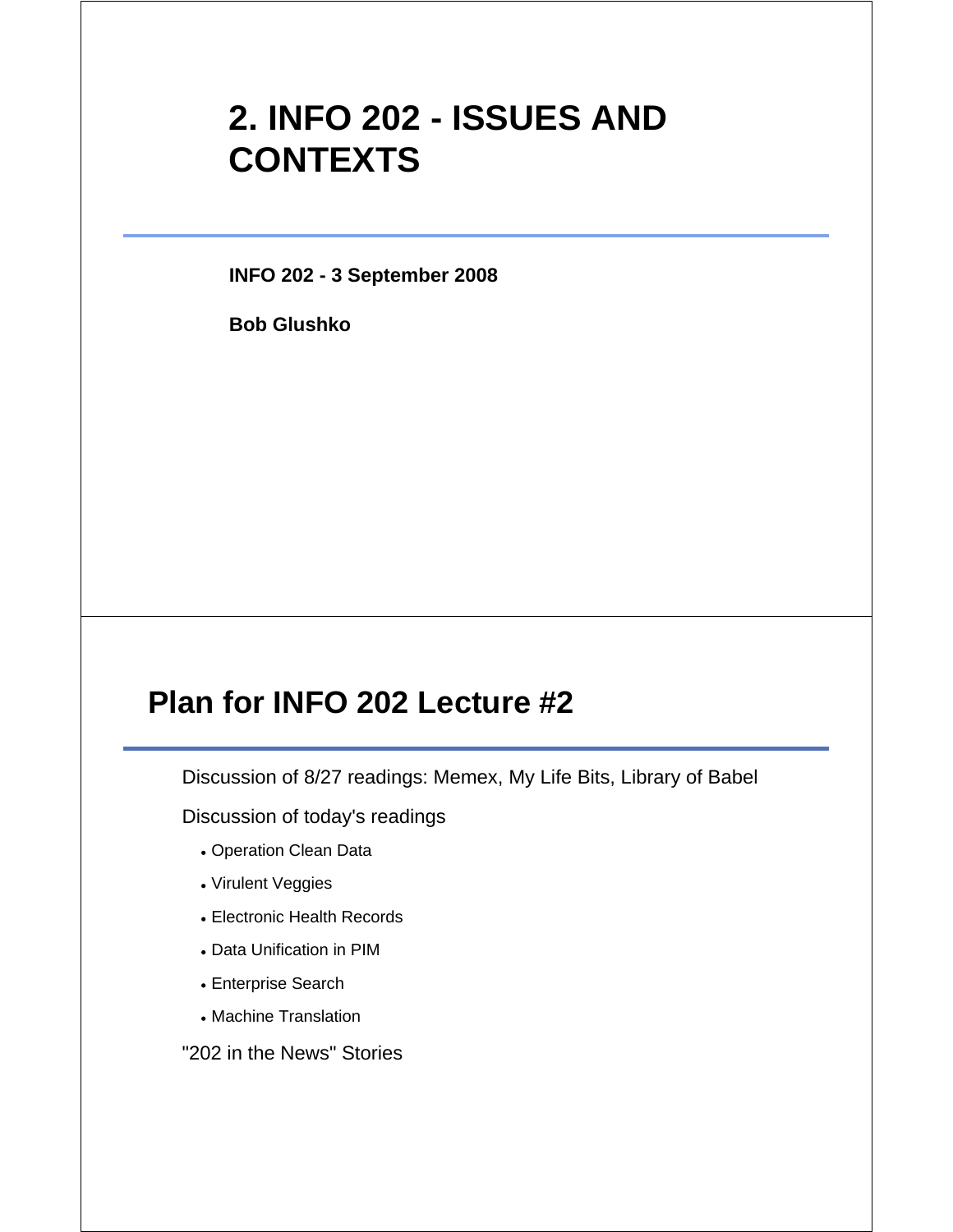# *As We May Think*

Who was Vannevar Bush?

What problems is the Memex designed to solve?

What are the key TECHNOLOGY innovations in Memex? Are they plausible?

What are the key CONCEPTUAL innovations in Memex?

Is the Memex more like a precursor to the web, or the ipod?

# **The Memex**

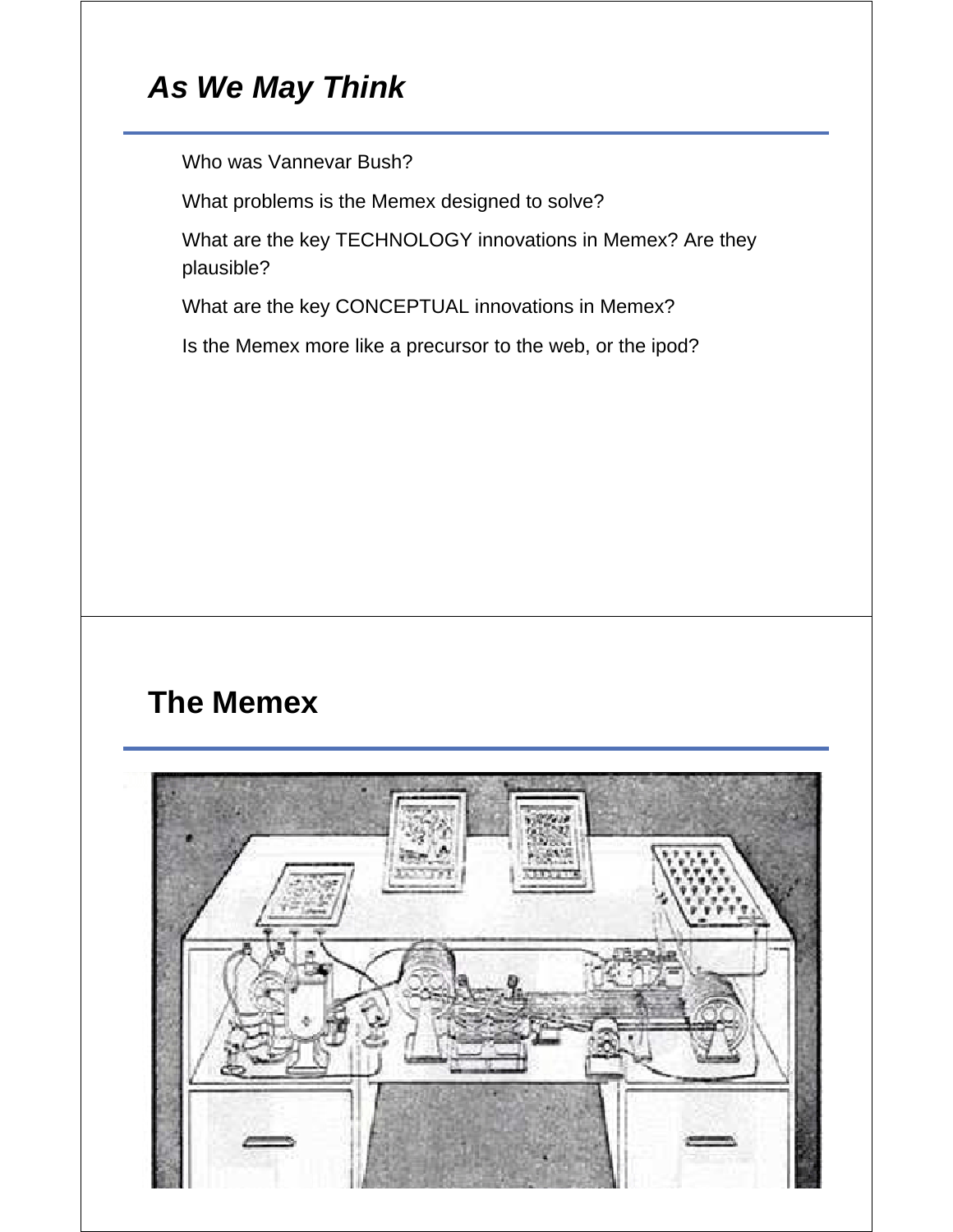# *My Life Bits*

What is the relationship of "My Life Bits" to Memex?

What types of content are being captured and stored?

What does the Sensecam sense, and what's the point?

How much and what kind of information organization is going on?

"The more that is captured, the more correlation is possible to help find things"-- why? how?

## *My Life Bits* **-- the SenseCam**

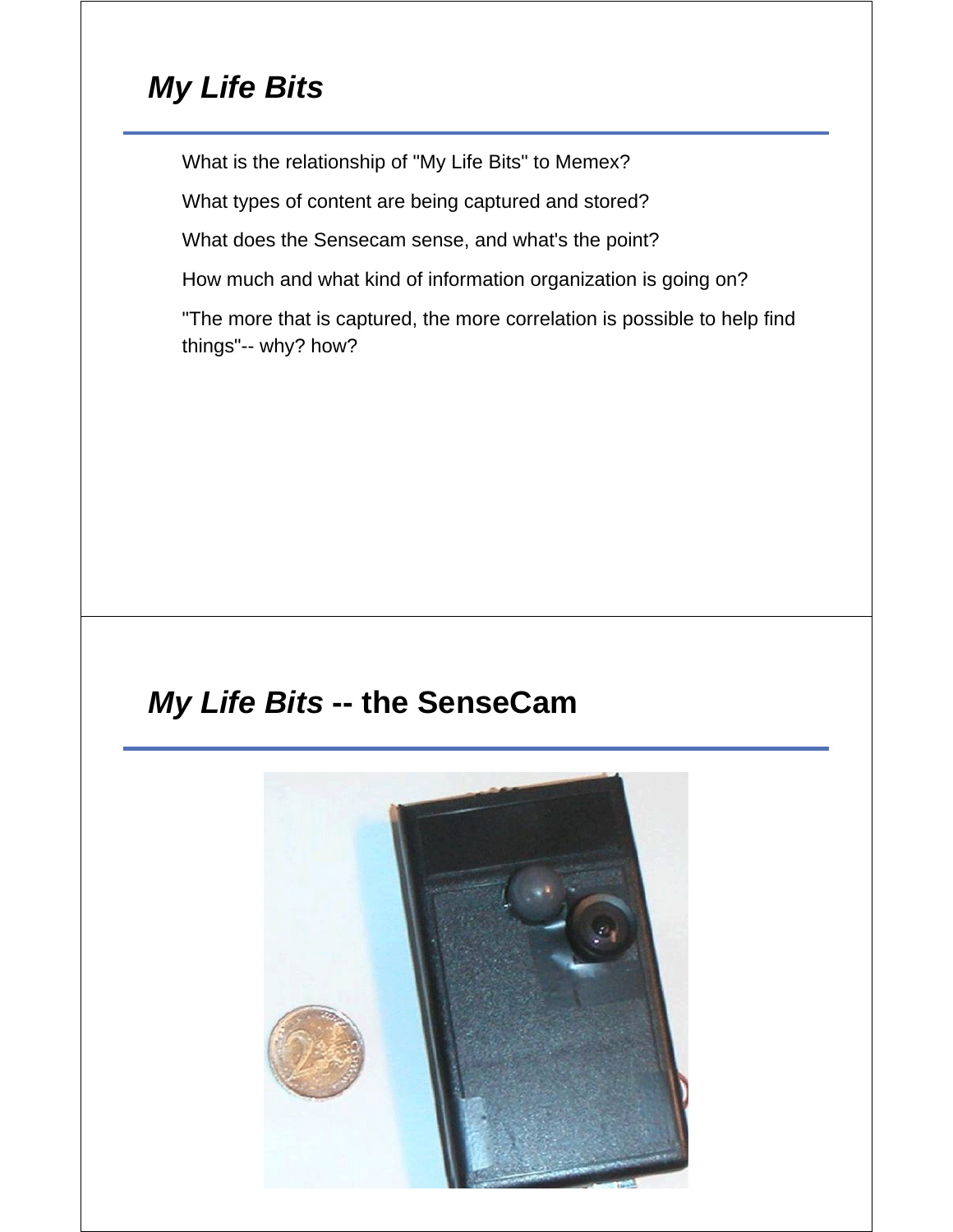



## *The Library of Babel*

"When it was proclaimed that the Library contained all books, the first impression was one of extravagant happiness"

"... this inordinate hope was followed by an excessive depression"

Is a library containing all the world's knowledge feasible?

How can a Man of the Book be sure he has found the true Book, and not an imperfect (or even deceptive) copy?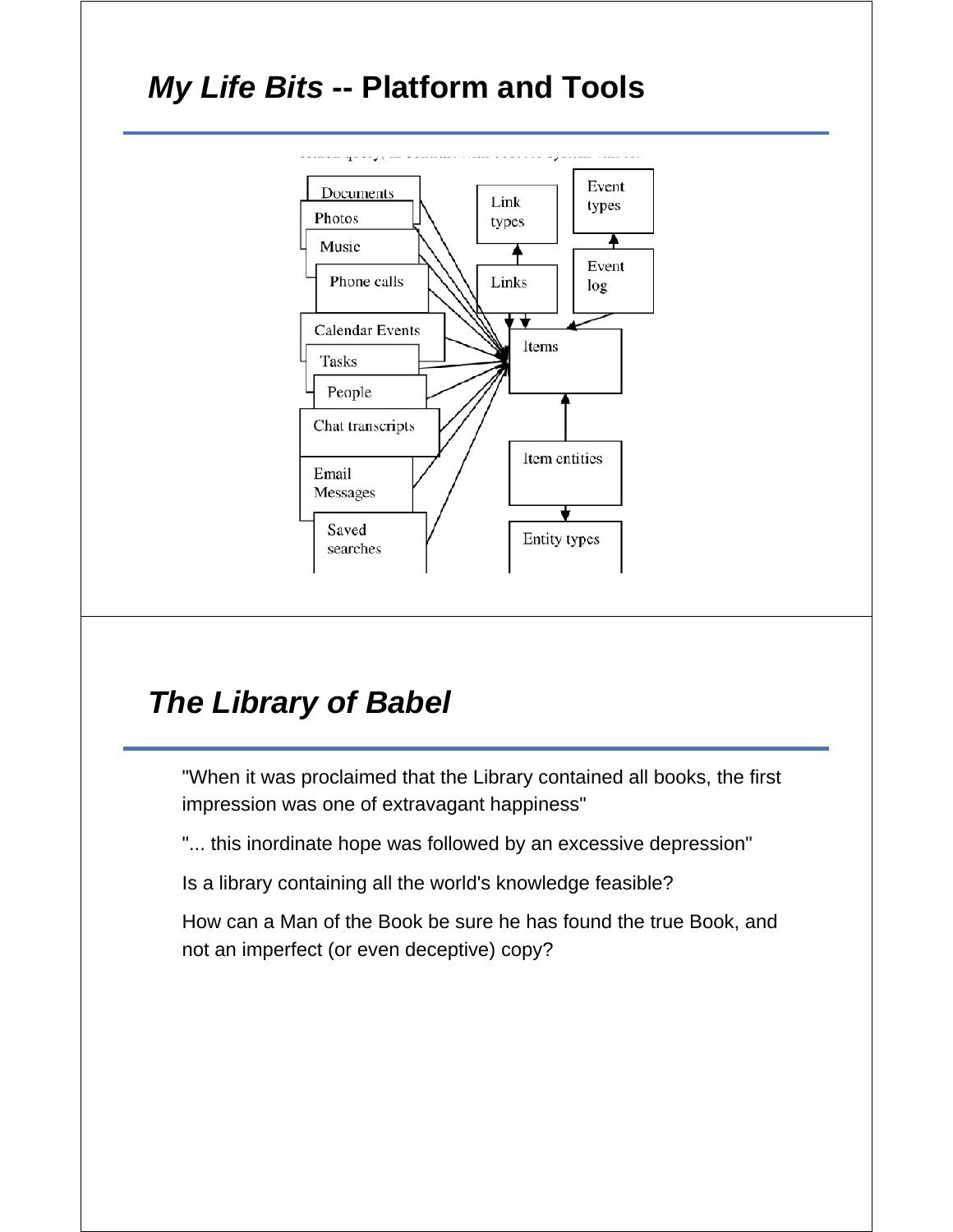# **A Depiction of Borges' Library**



# *"Operation Clean Data"* **-- British Military Case**

What were the symptoms or implications of "dirty" data in the British army's supply chains?

What were the primary causes of this "dirty" data?

Which data items were the focus of the data cleanup effort? Why?

What technologies or tools were used in the data cleanup effort?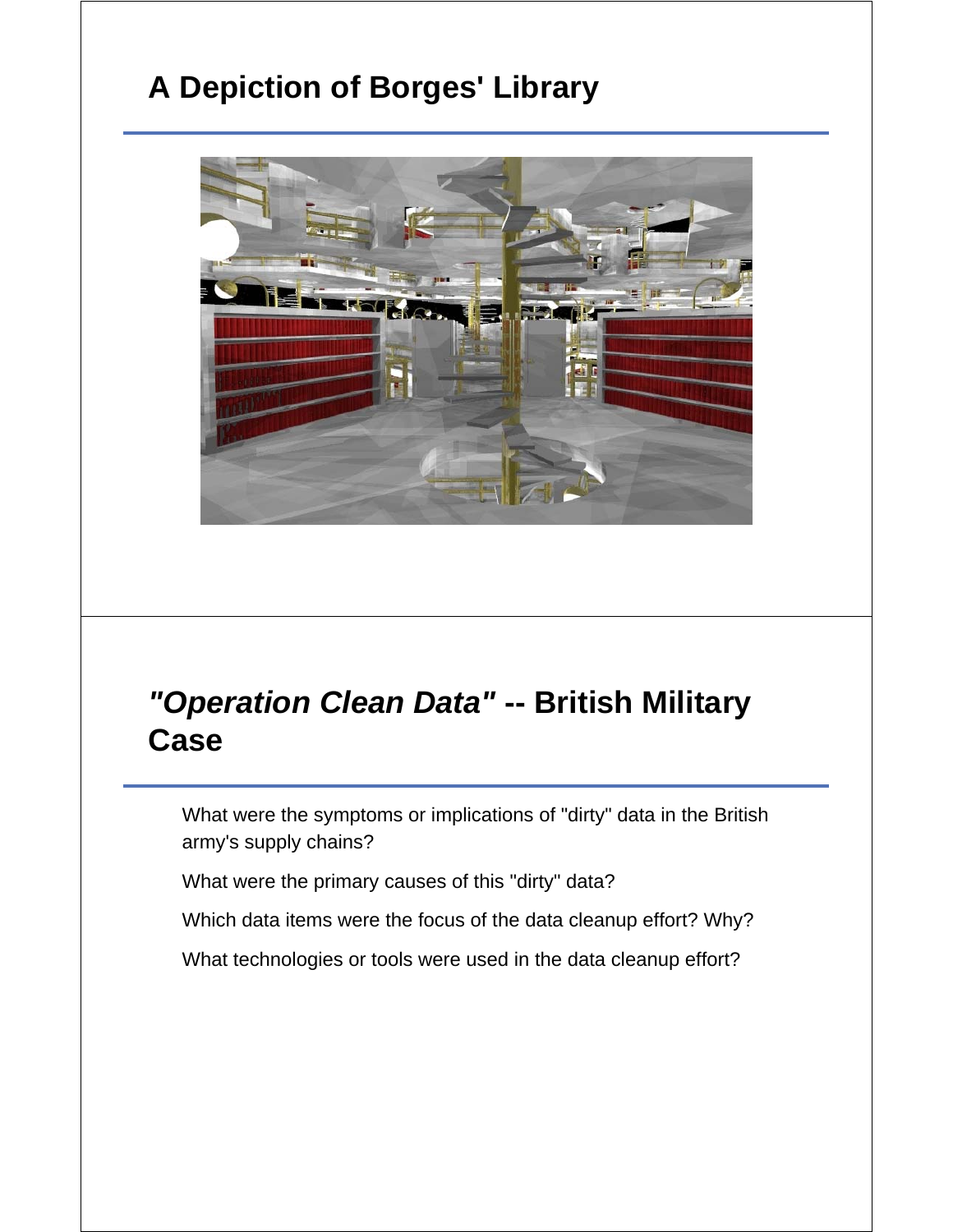## **The US Didn't Learn from the Brits**

The New York Times nes.com

March 26, 2008

#### **U.S. Sent Missile Parts to Taiwan in Error**

#### By **THOM SHANKER**

WASHINGTON - Four high-tech electrical fuses for Minuteman nuclear warheads were sent to Taiwan in place of helicopter batteries, a mistake discovered only last week  $-$  a year and a half after the erroneous shipment, Pentagon officials disclosed Tuesday.

Officials said the nose-cone fuses, designed to send an electrical signal to the warhead's trigger as it plummets toward its target, resembled those used for conventional munitions and contained no nuclear material.

# *"Operation Clean Data"* **-- Carlson Wagonlit Case**

What were the symptoms or implications of "dirty" data for the Carlson Wagonlit travel agency?

What were the primary causes of this "dirty" data?

How is Carlson Wagonlit improving its data quality?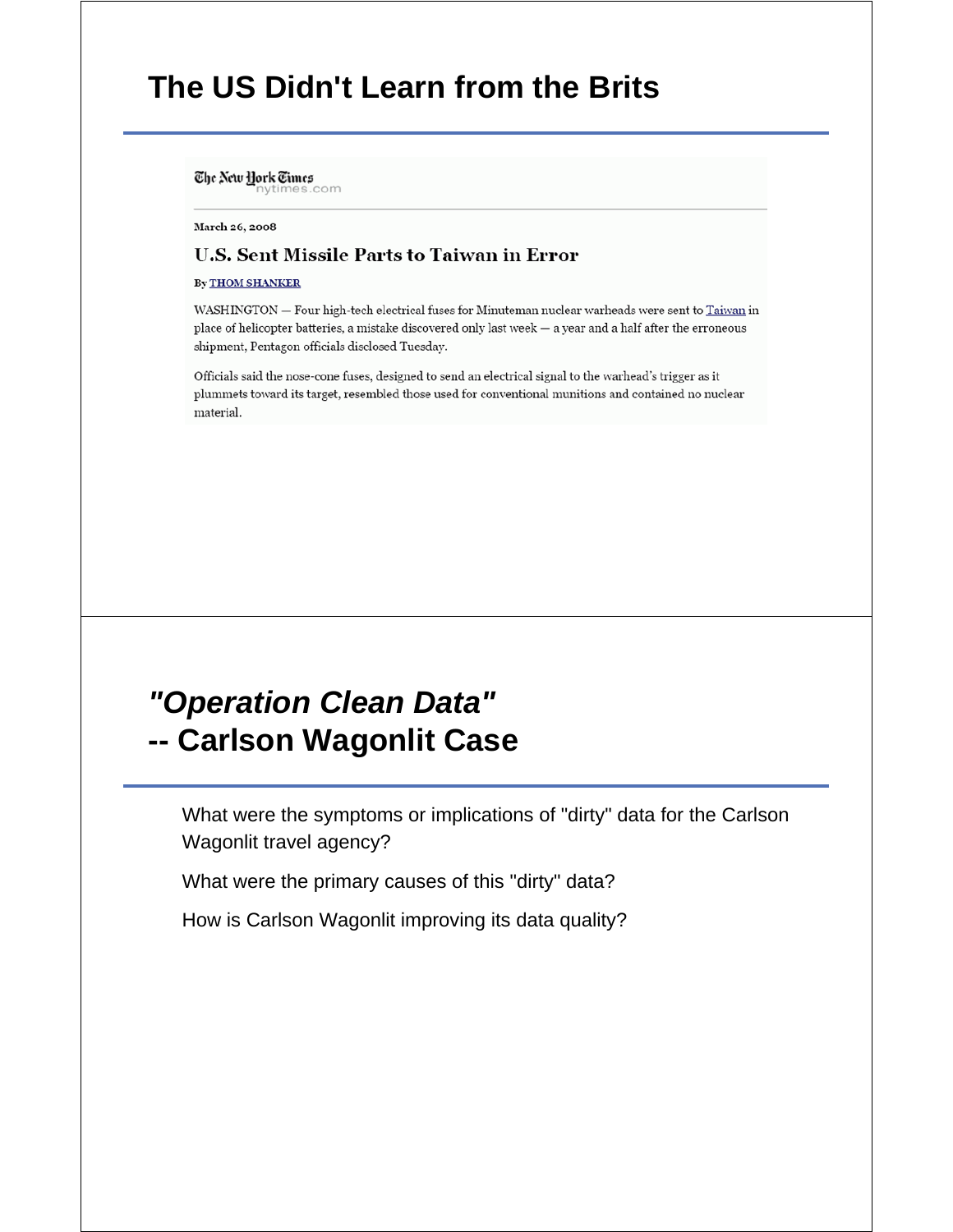# *"Operation Clean Data"* **-- Cendant Case**

What were the symptoms or implications of "dirty" data for Cendant?

What were the primary causes of this "dirty" data?

How is Cendant improving its data quality?

# **"Tailing Virulent Veggies" (WSJ, 3/13/07)**



March 13, 2007

#### **Tailing Virulent Veggies**

**Produce Industry Develops Means to Pinpoint Origin Of Contaminated Products** 

By JANE ZHANG

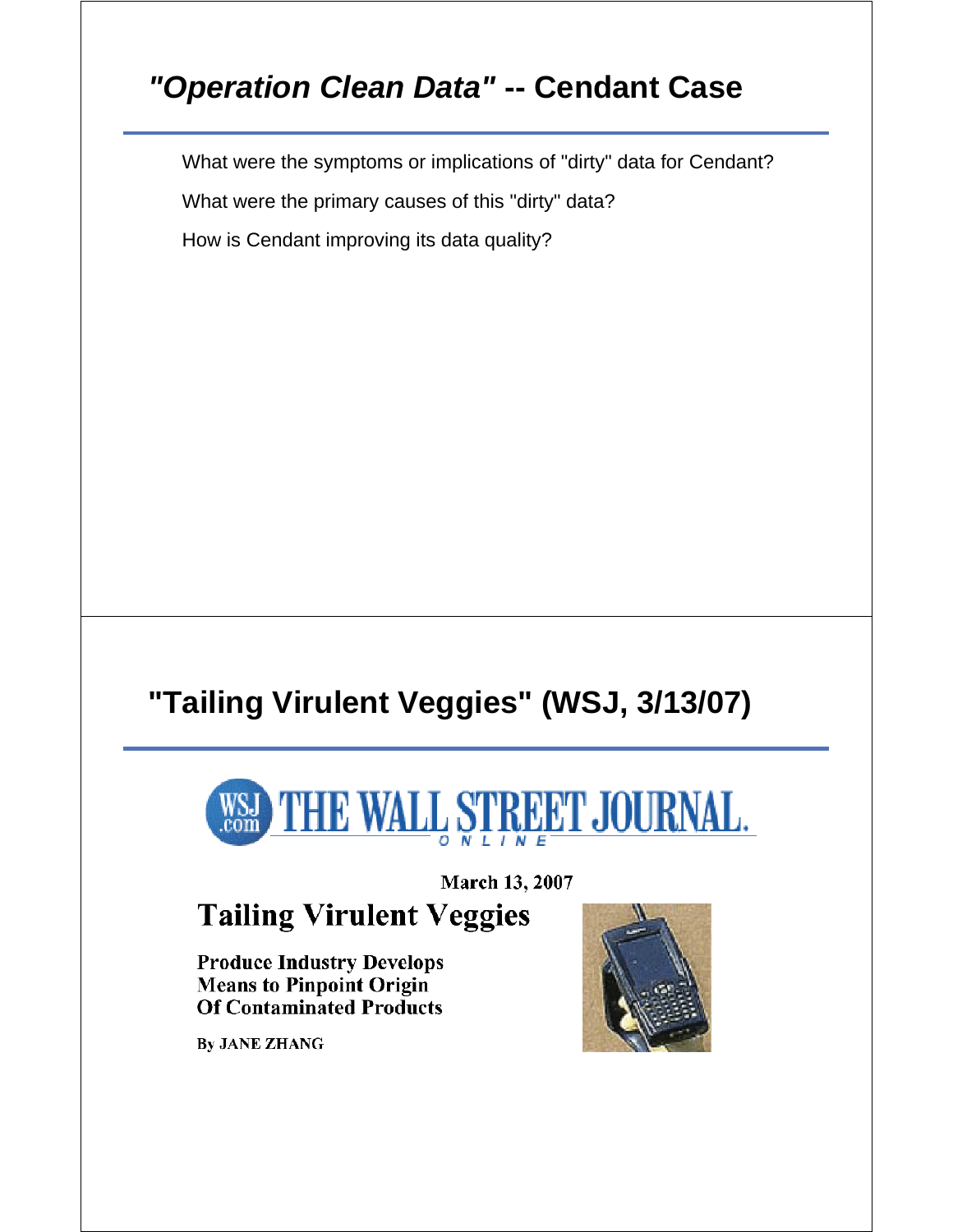# **Scanning RFID Tags on Vegetable Boxes**



# *Electronic Health Records: Just Around the Corner? Or over the Cliff?*

A case study of the adoption of an electronic health record system by a small (4 physicians) medical office

What were the primary motivations for installing the system?

Did they do a good job selecting the system and ensuring that it was appropriate to their requirements?

Were their expectations about installation, training, and operation reasonable?

Of the problems they encountered, which were preventable, and which ones weren't?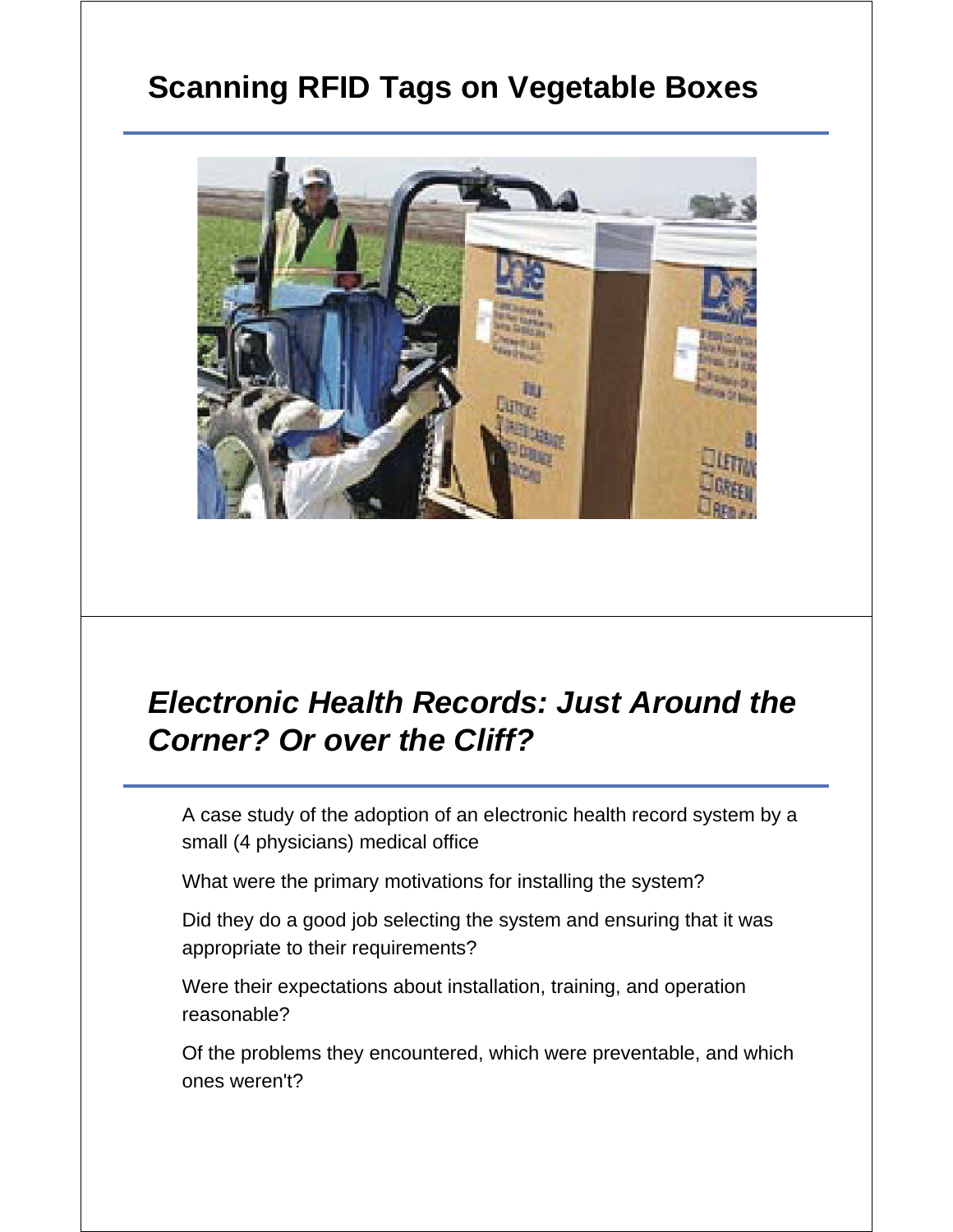# **EHR Constituents and Perspectives**



#### **EHR Models and Formats**

Some EHRs have richly-structured multimedia information models

Others are much simpler - word processing documents or text "notepad" formats

What are the rationales and implications of each of these models and formats?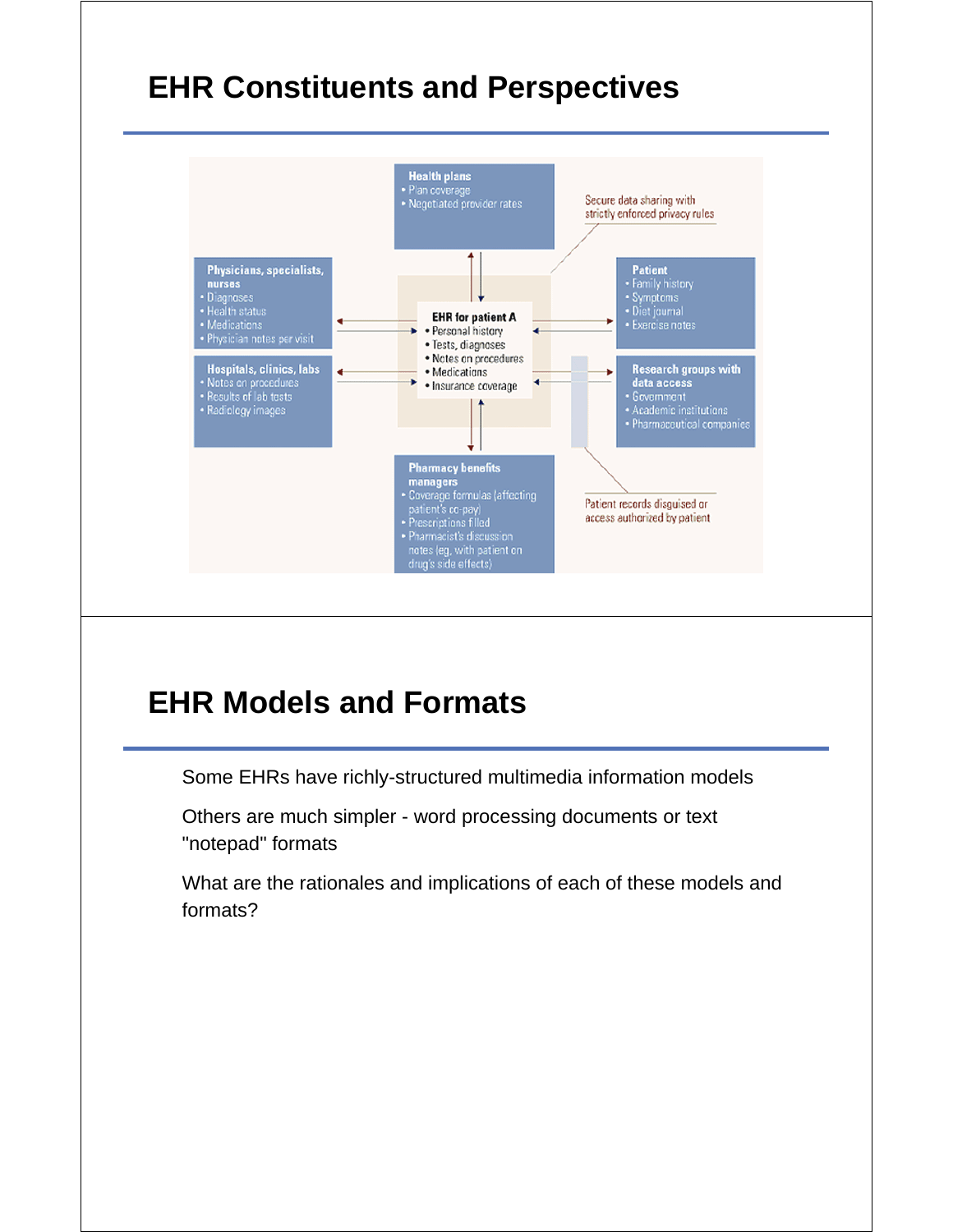# **EHR Architectures**

Microsoft and Google have proposed a patient-centered or Personal Health Record that collects information from healthcare providers

However, most EHRs are designed not as a "single physical entity" but as a "functional view assembled when needed" from data stored in multiple repositories

What are the rationales and implications of each of these architectures?

## **Challenges on the way to EHRs**

The healthcare ecosystem is extremely complex and fragmented

Large short-term investment required, and cost reductions are uncertain and longer-term

Mismatch of benefits and incentives - who pays, and who benefits?

Insufficient standardization, interoperability problems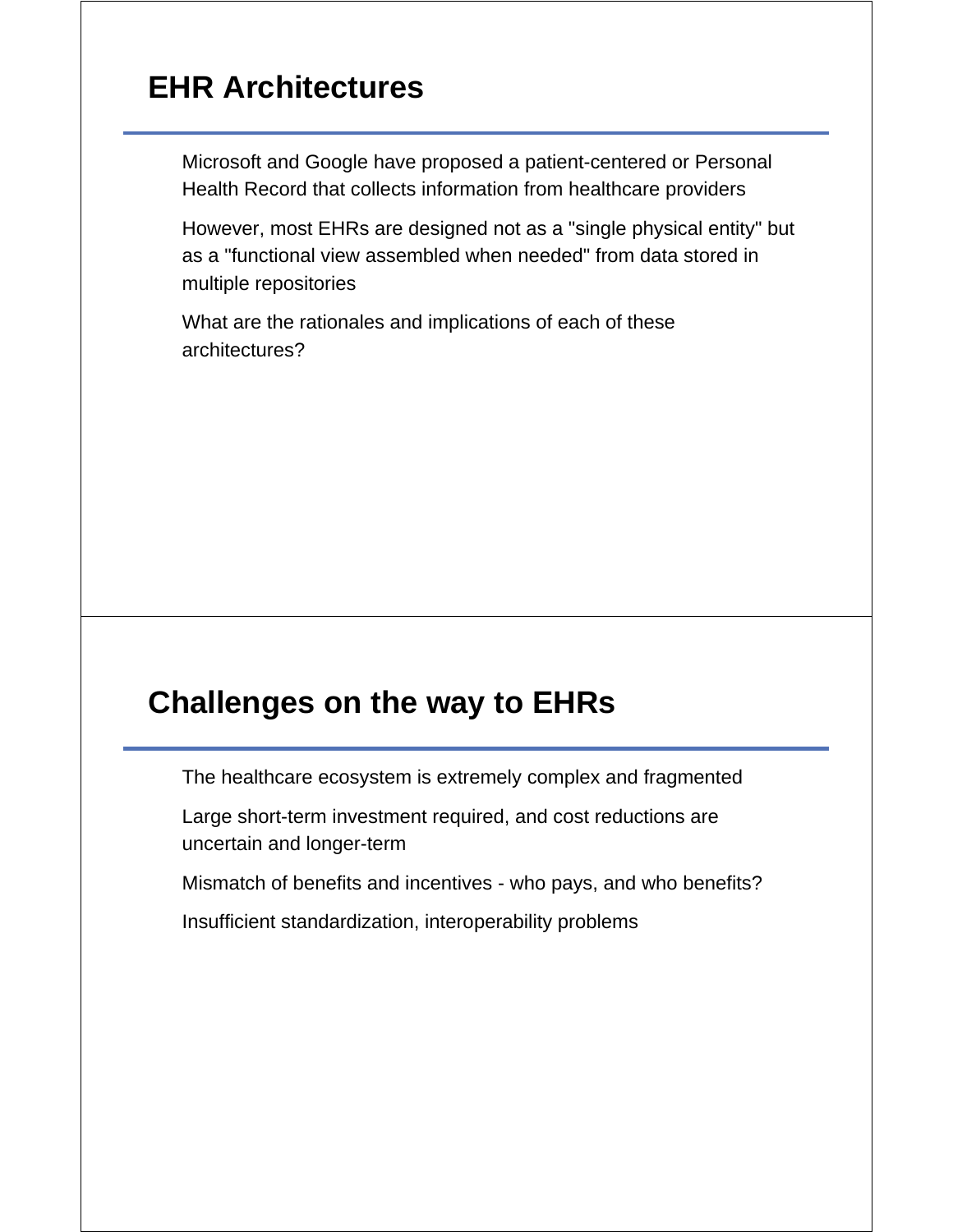# *Data Unification in PIM*

What problems will be solved by data unification?

What aspects of these problems are related to technology?

What aspects of these problems are related to individual choices and decisions?

What aspects of these problems are related to business models?

Are common data formats the solution? Should they be "least common denominator" formats? Who should specify the format?

## *Data Unification in PIM* **-- Techniques**

| APPROACH EXAMPLE        |                  |                    | <b>OPERATIONS</b>           | <b>ENABLES</b>                    |
|-------------------------|------------------|--------------------|-----------------------------|-----------------------------------|
| Standard<br>datatype    |                  | Text               | Cut/copy/<br>paste          | Unified search                    |
| Unified<br>presentation |                  | Window<br>manager  | Layout, tile,<br>show, hide | Simultaneous<br>view              |
| Unified<br>namespace    |                  |                    | Reference,<br>de-reference  |                                   |
|                         | <b>Grouping</b>  | <b>Directories</b> | Group,<br>ungroup           | Organize,<br>browse               |
|                         | Metadata         | ID3 tags,<br>XML   | Annotate,<br>query          | Search,<br>organize, browse       |
|                         | $Cross-ref$      | Web links,<br>OLE  | Link, follow,<br>embed      | Simultaneous<br>view, orient      |
|                         | <b>Relations</b> | RDF,<br>Haystack   | Record named<br>relations   | Unified search,<br>browse, orient |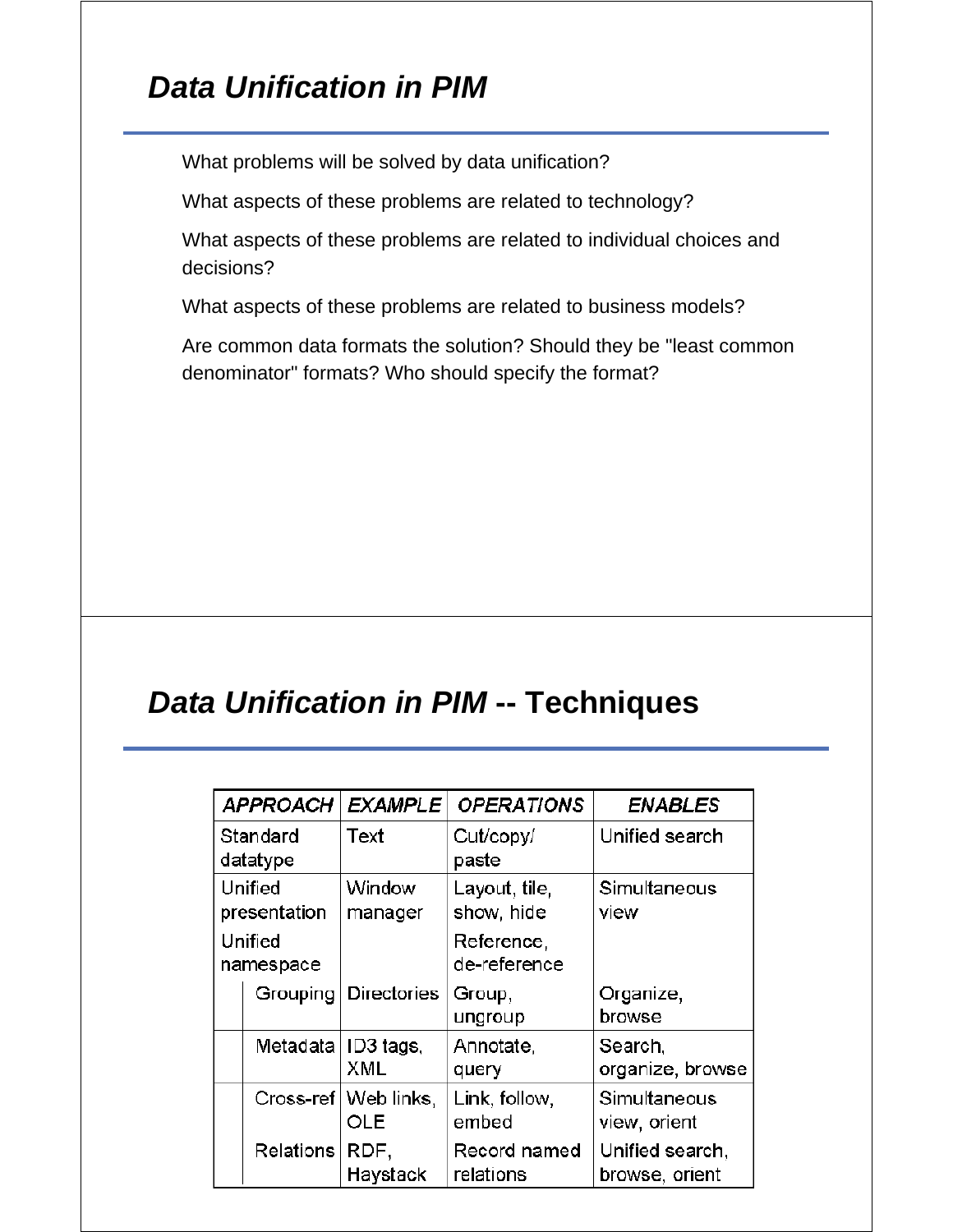# *Enterprise Search: Tough Stuff*

How is enterprise content differ from web content?

How do these differences in content types influence the mechanisms and methods of enterprise search?

How does "the way an enterprise works" influence the goals, mechanisms and methods of enterprise search?

## *The Elusive Goal of Machine Translation*

Have you ever used an application of machine translation?

How can "brute force" techniques that use statistical properties of text ("machine learning") sometimes outperform those that use grammatical and lexical knowledge?

How has the web changed the importance of machine translation?

How has the web changed the cost and feasibility of machine translation?

Will machine translation ever be as good as translation by people? Is this an important requirement?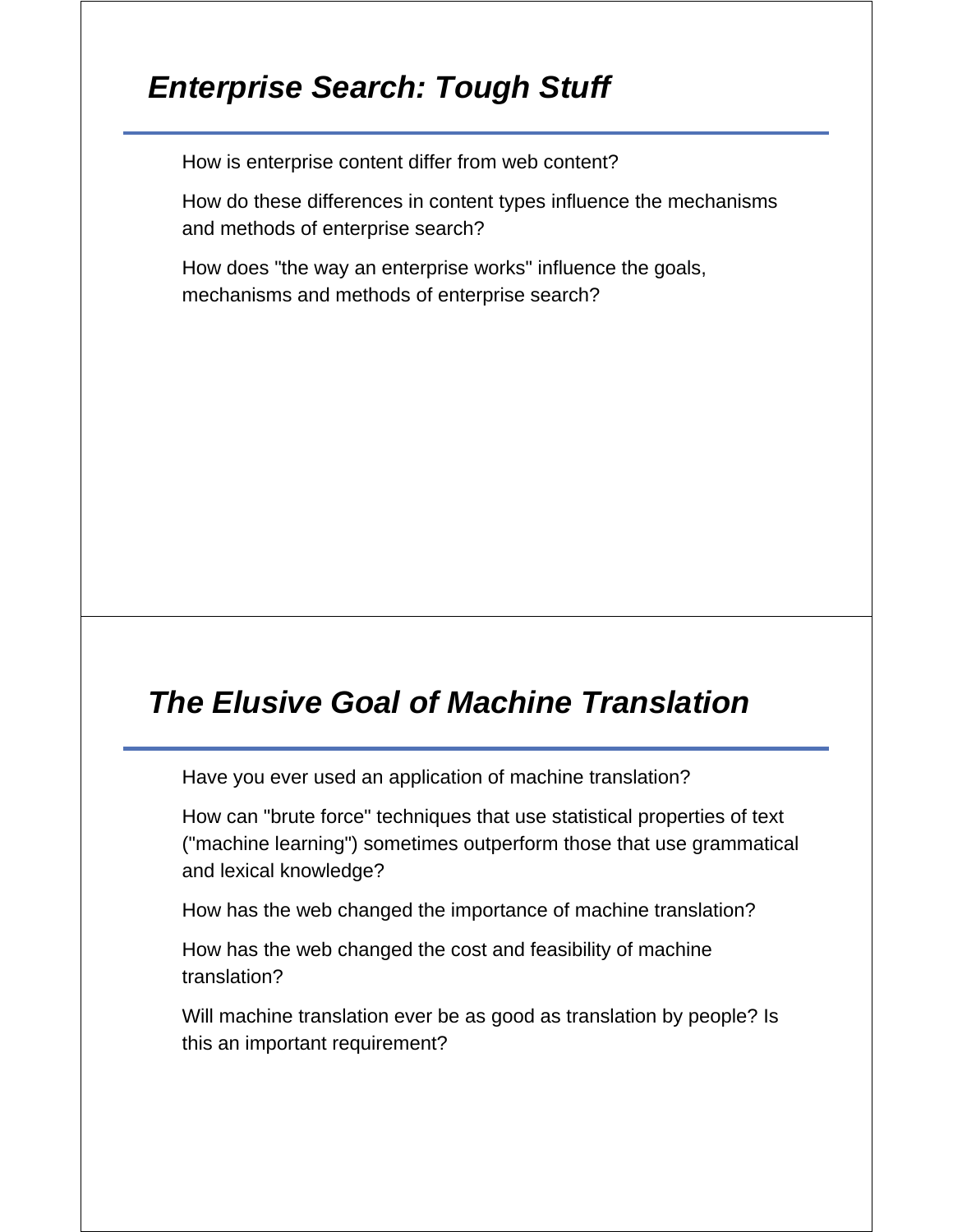# **What Are the Common Themes in Stories?**

Many existing information organization, management, and transformation practices would benefit from redesign, automation, integration, interoperability

Standards / patterns for information components / documents and the associated processes are essential

Practices evolve and co-evolve with new technologies

But projects can be challenging, and their success depends on many factors besides technology

### **"202 in the News" Stories**

Let's talk about some of them...

Are there any connections between the stories we read for today and ones that you posted?